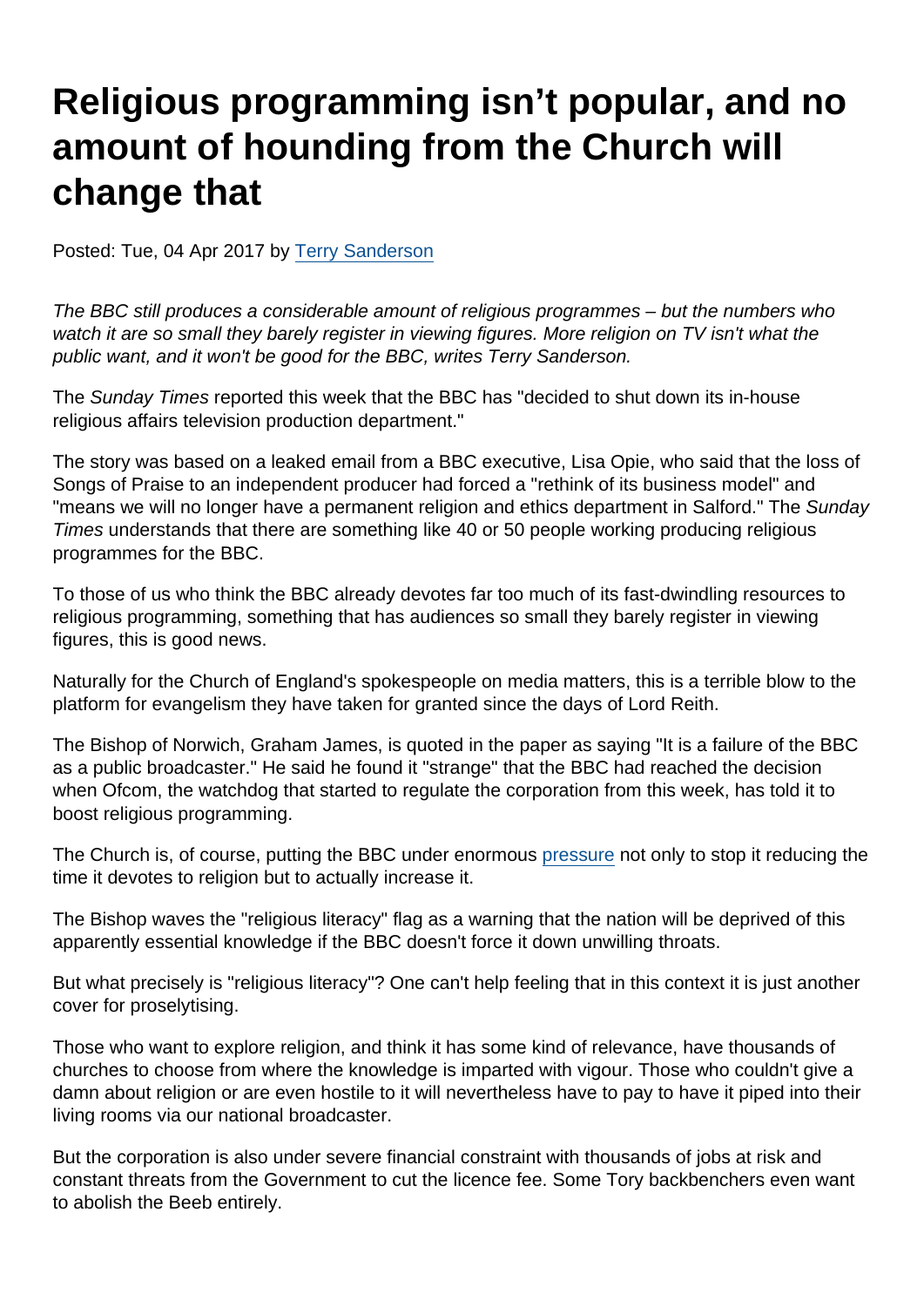The vested media interests – particularly those of Rupert Murdoch (who, of course, owns the Sunday Times) – means that there is an unending propaganda war being waged against the BBC in the press. This latest religion story is just one example of the way the Murdoch papers constantly portray the BBC as an institution that is failing its audience and the country.

But why does the Church (and religion generally) imagine that it has an automatic right to the airwaves that nobody else has? Religion in Britain is a minority interest. Research has shown that, where people have a choice, they switch channels in their droves when religious programmes start. Anglers might say that there are far more of them than there are churchgoers (which is true), but they get hardly any time at all devoted to their sport.

Yes, the BBC is a public broadcaster. It is bound by its charter to be inclusive of the whole nation and to reflect the interests of the country. So, religion has a place, along with sport and news and music and whatever else interests people. But it needs to accept that its place in the nation's affections has fallen way, way behind Eastenders and Holby City.

When programmes attract audiences so small that they don't register, what justification can there be for continuing with them? Opera also attracts tiny audiences and the BBC reacts accordingly – when was the last time you saw an opera on the BBC?

This week the BBC [published its plans](http://www.bbc.co.uk/mediacentre/latestnews/2017/easter-religious-programming-across-bbc) for religious broadcasting over Easter. It seems like a defensive response to the attacks on its supposed neglect of religion – who is going to watch all this stuff? Surely the real enthusiasts will be at church anyway.

So, does the Church have a point?

The last time it was measured, in the [2016 annual report](http://downloads.bbc.co.uk/aboutthebbc/insidethebbc/reports/pdf/bbc-annualreport-201516.pdf#page=79), the amount of time devoted to religious broadcasting was: BBC1 92 hours; BBC2 50 hours; BBC4 24 hours; BBC Radio 573 hours.

How much more time do they want?

There is a certain arrogance among the bishops and others who are bullying the BBC into producing programmes that may be important to the Church but appeal to few other people. These churchmen get a lot of press for their demands, but viewers remain indifferent.

The corporation's bigwigs should stand firm against the constant episcopal heckling and get religion in proportion.

## Terry Sanderson

Terry Sanderson was the former president of the National Secular Society. The views expressed in our blogs are those of the author and may not necessarily represent the views of the NSS.

- [Share on What's App](whatsapp://send?text=http://www.secularism.org.uk/opinion/2017/04/religious-programming-isnt-popular-and-no-amount-of-hounding-from-the-church-will-change-that?format=pdf)
- [Share on Facebook](https://www.facebook.com/sharer/sharer.php?u=http://www.secularism.org.uk/opinion/2017/04/religious-programming-isnt-popular-and-no-amount-of-hounding-from-the-church-will-change-that?format=pdf&t=Religious+programming+isn’t+popular,+and+no+amount+of+hounding+from+the+Church+will+change+that)
- [Share on Twitter](https://twitter.com/intent/tweet?url=http://www.secularism.org.uk/opinion/2017/04/religious-programming-isnt-popular-and-no-amount-of-hounding-from-the-church-will-change-that?format=pdf&text=Religious+programming+isn’t+popular,+and+no+amount+of+hounding+from+the+Church+will+change+that&via=NatSecSoc)
- [Share on Email](https://www.secularism.org.uk/share.html?url=http://www.secularism.org.uk/opinion/2017/04/religious-programming-isnt-popular-and-no-amount-of-hounding-from-the-church-will-change-that?format=pdf&title=Religious+programming+isn’t+popular,+and+no+amount+of+hounding+from+the+Church+will+change+that)
- [Subscribe to RSS Feed](/mnt/web-data/www/cp-nss/feeds/rss/news)

Tags: [BBC](https://www.secularism.org.uk/opinion/tags/BBC)